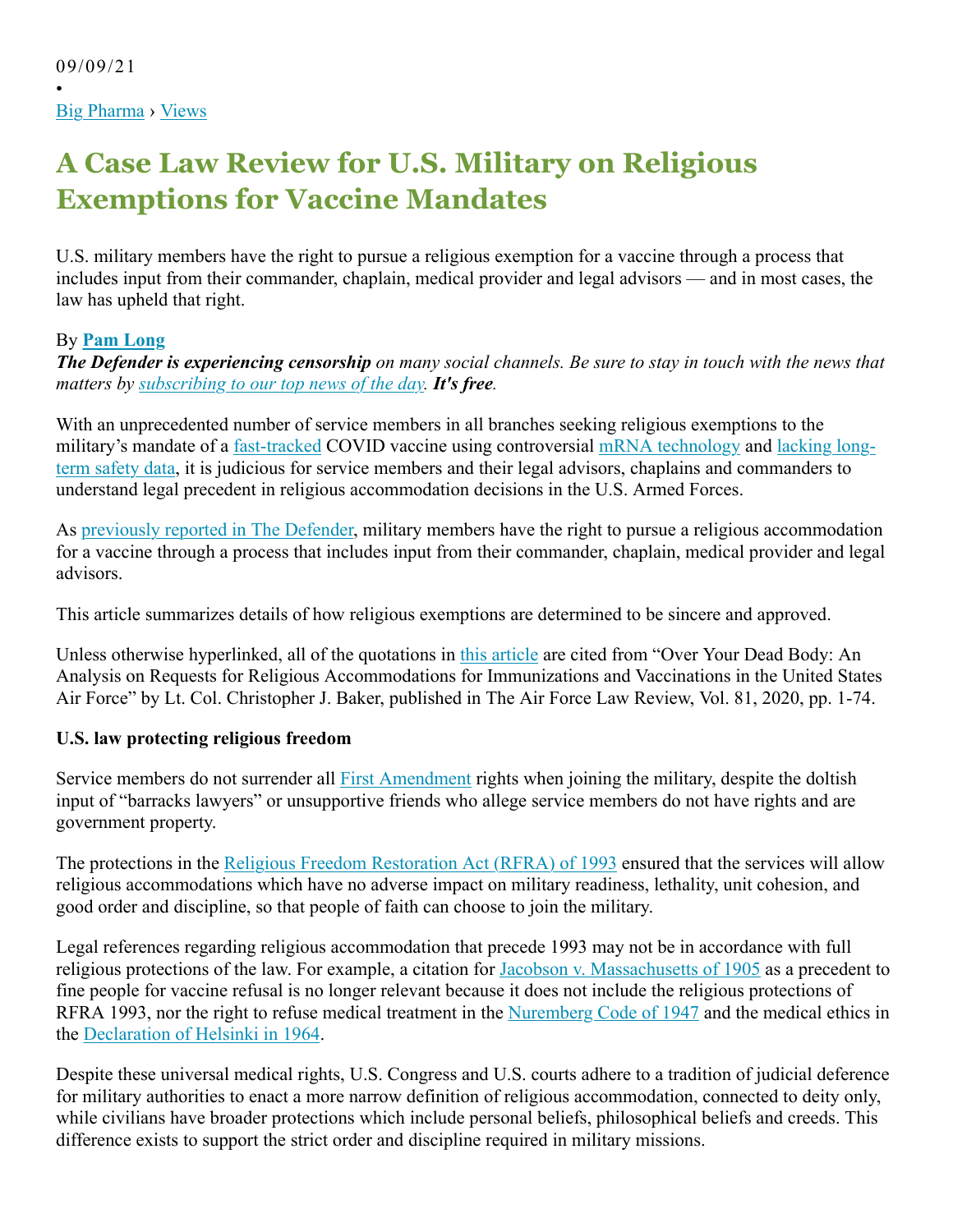The U.S. Department of Defense Instruction (DoDI) 1300.17, "Religious Liberty in the Military Services," utilizes the RFRA framework for the legality of any health or hygiene mandate. Commanders must prove a compelling governmental interest, and apply it in the least restrictive way if it burdens a sincere exercise of religion (p. 8):

"The RFRA provides individuals better ability to practice their religion when the federal government's neutral laws prevent them from doing so. Under RFRA, the individual challenging a statute has the burden of showing the government's policy 'implicates his religious exercise' — i.e., that 'the relevant exercise of religion is grounded in a **sincerely held religious belief**' — and the government's policy substantially burdens that exercise of religion. The burden then shifts to the government to show the policy '(1) is in furtherance of a **compelling governmental interest**; and (2) is the **least restrictive means** of furthering that compelling governmental interest.' RFRA provides both broad protection of the free exercise right and a broad right of action for judicial relief" (emphasis added).

In response to the current COVID vaccine coercion in the military, such as commanders withholding leave, denial of change-of-duty locations, disapprovals for schools required for promotion, removal from leadership positions and flags as non-deployable, DoDI is clear that those actions are illegal for service members who are applicants in the religious accommodation process:

"Significantly, in addition to utilizing the RFRA framework, the DoDI also states, '[a] Service member's expression of such beliefs may not, in so far as practicable, be used as the basis of any adverse personnel action, discrimination, or denial of promotion, schooling, training, or assignment' (p. 10).

"…if an applicant has an approved accommodation, he or she would be coded as having an administrative exemption to the requirement and would not be considered 'non-deployable'" (p. 13).

If a religious accommodation is disapproved, the service member can appeal it to the Surgeon General of the appropriate branch of service. If the appeal is denied, the service member can request nonpunitive separation from the military based on the military's inability to accommodate his or her religious beliefs.

#### **How are religious beliefs defined?**

What is a religious belief in the military?

"For purposes of the RFRA, it does not matter whether a religious belief itself is central to the religion, but only that 'the adherent have an honest belief that the practice is important to his free exercise of religion.' The RFRA defines 'religious exercise' as 'any exercise of religion, whether or not compelled by, or central to, a system of religious belief.' A 'religious exercise' under RFRA 'involves "not only belief and profession but the performance of (or abstention from) physical acts" that are "engaged in for religious reasons."' However, conduct that is claimed to be an 'exercise of religion' must be based on a religious belief rather than a philosophy or way of life, and the belief must be sincerely held by the applicant" (pp. 13-14).

Case law has established authorities cannot question the centrality of beliefs or practices of faith, and inquiry is limited to whether a person sincerely holds a belief, and whether the belief is religious in nature.

Courts have ruled that religious beliefs are not limited to established or recognized religions. In United States v. Meyers (1996), the court adopted the following factors to consider in determining if a belief is religious and not secular:

- 1. Ultimate Ideas (such as life, purpose, death)
- 2. Metaphysical Beliefs (such as spirits, souls, forces, deity)
- 3. Moral or Ethical System (such as good and evil)
- 4. Comprehensiveness of Beliefs (such as an overreaching collection of teachings and not one single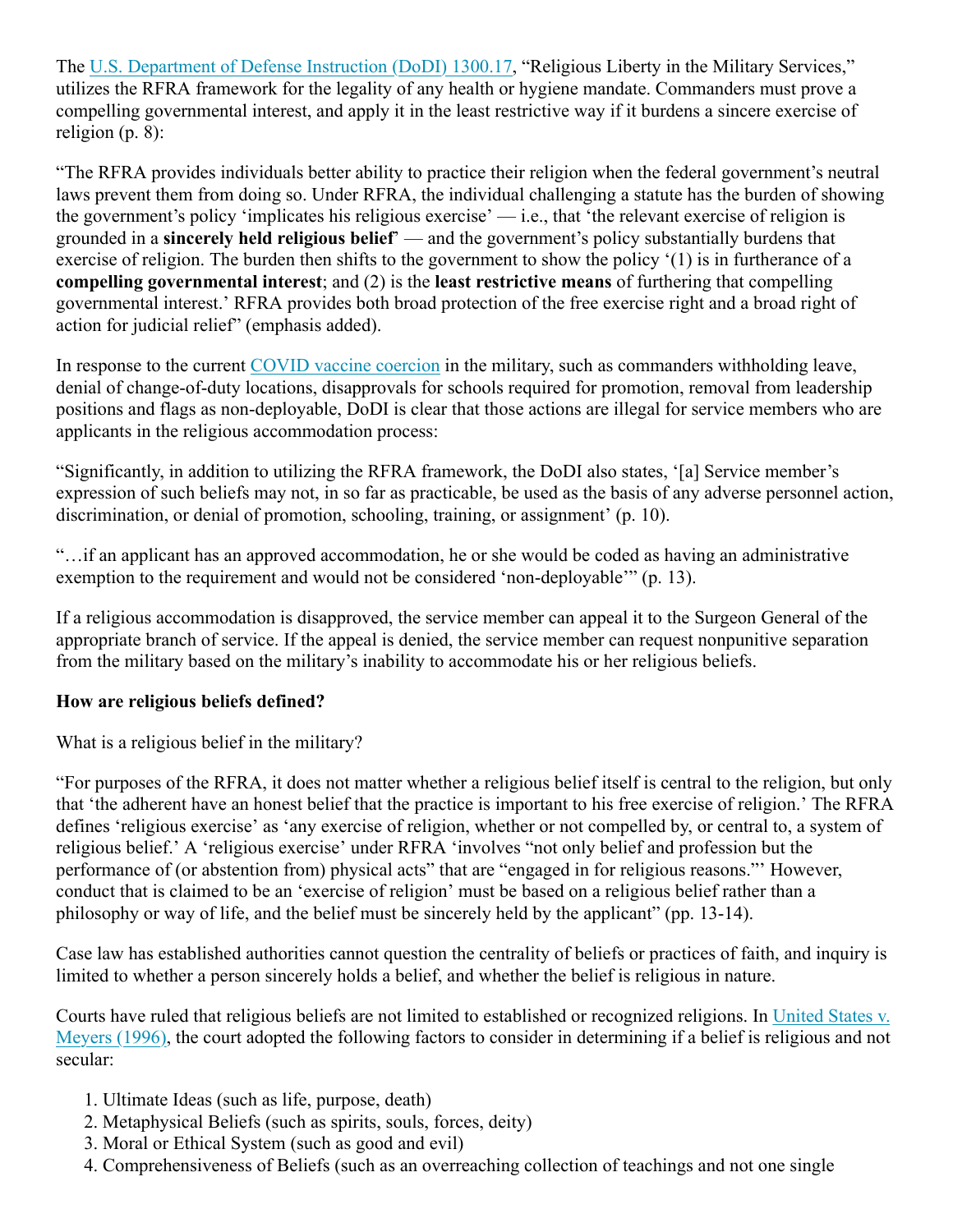teaching)

5. Accoutrements of Religion (such as a teacher or prophet, sacred writings, gathering places, ceremonies, clergy or ministers, organization, holidays, diet or fasting, appearance and clothing, and discipleship

In Friedman v. Southern California Permanente Medical Group (2002), the court applied these guidelines to distinguish between a religious belief and philosophy, and ruled that a medical employer did not discriminate based on religion by terminating an employee who was a vegan with a philosophical belief against chicken embryos in the measles-mumps-rubella vaccine and who refused the vaccine.

In Galinsky v. Board of Education of New York (2000), the courts distinguished between religious beliefs and personal fears of adverse reactions, and ordered the parents to vaccinate their child despite the parents' objections. While these are civilian legal cases, these precedents indicate the standards which are applied to validate religious beliefs, and suggest that avoidance of adverse reaction that could lead to death or disability may not be considered a credible religious belief.

An astonishing realization in reading case law is that vaccines are commonly referred to as safe, effective and more beneficial than prophylactic treatments. This is a judicial bias with a posture of an infallible drug for all people resulting from the civil liability immunity and protection from legal discovery that vaccine manufacturers lobbied to have in place since National Childhood Vaccine Injury Act of 1986.

The anthrax vaccine harmed thousands of service members, but there is no indication or measure of that in case law. The magnitude of the harm is hidden in Congressional oversight reports and unpublicized Veterans Administration compensations.

As a consequence, vaccine risk is deemed negligible in a court of law, despite the contrary evidence in the government-run U.S. vaccine injury surveillance system, the Vaccine Adverse Event Reporting System (VAERS) database.

Both the Bible and Qur'an include scriptures that oppose many unclean, non-kosher, non-halal ingredients in vaccines: human cells from aborted fetuses; animal cells, including pigs, dogs, chickens, cows; toxic chemicals, including formaldehyde, polysorbate-80, polyethylene glycol; and neurotoxic heavy metals including mercury and aluminum.

Christians, Jews and Muslims all have valid religious beliefs against these ingredients, despite some religious leaders who advocate in favor of using vaccines with these ingredients.

The Bible teaches that the body is God's temple indwelled with the Holy Spirit and sacred, and the life of every creature is in its blood and the blood is life and sacred. The Qur'an teaches that only Allah removes afflictions. Christians who oppose abortion would be complicit in abortion if using products with aborted fetal cells.

Moreover, RFRA does not limit exercise of religion to a mainstream religion or "system of belief." Service members only have the burden to demonstrate that their belief is sincerely held and substantially burdened.

# **Determining sincerely held beliefs**

"Questions of religious sincerity are an 'intensely fact-based inquiry.' It is not for courts to say one's religious beliefs are mistaken or insubstantial. However, '[n]either the government nor the court has to accept the defendant's mere say-so.' Determining sincerity is a factual inquiry within a trial court's authority and competence, and 'the [claimant's] "sincerity" in espousing that practice is largely a matter of individual credibility.' 'Repeatedly and in many different contexts, [the Supreme Court has] warned that courts must not presume to determine … the plausibility of a religious claim.' 'To be certain, in evaluating sincerity a court may not question "whether the petitioner … correctly perceived the commands of [his or her] faith."' Nor does a court 'differentiate among bona fide faiths.' Instead, the '"narrow function … in this context is to determine"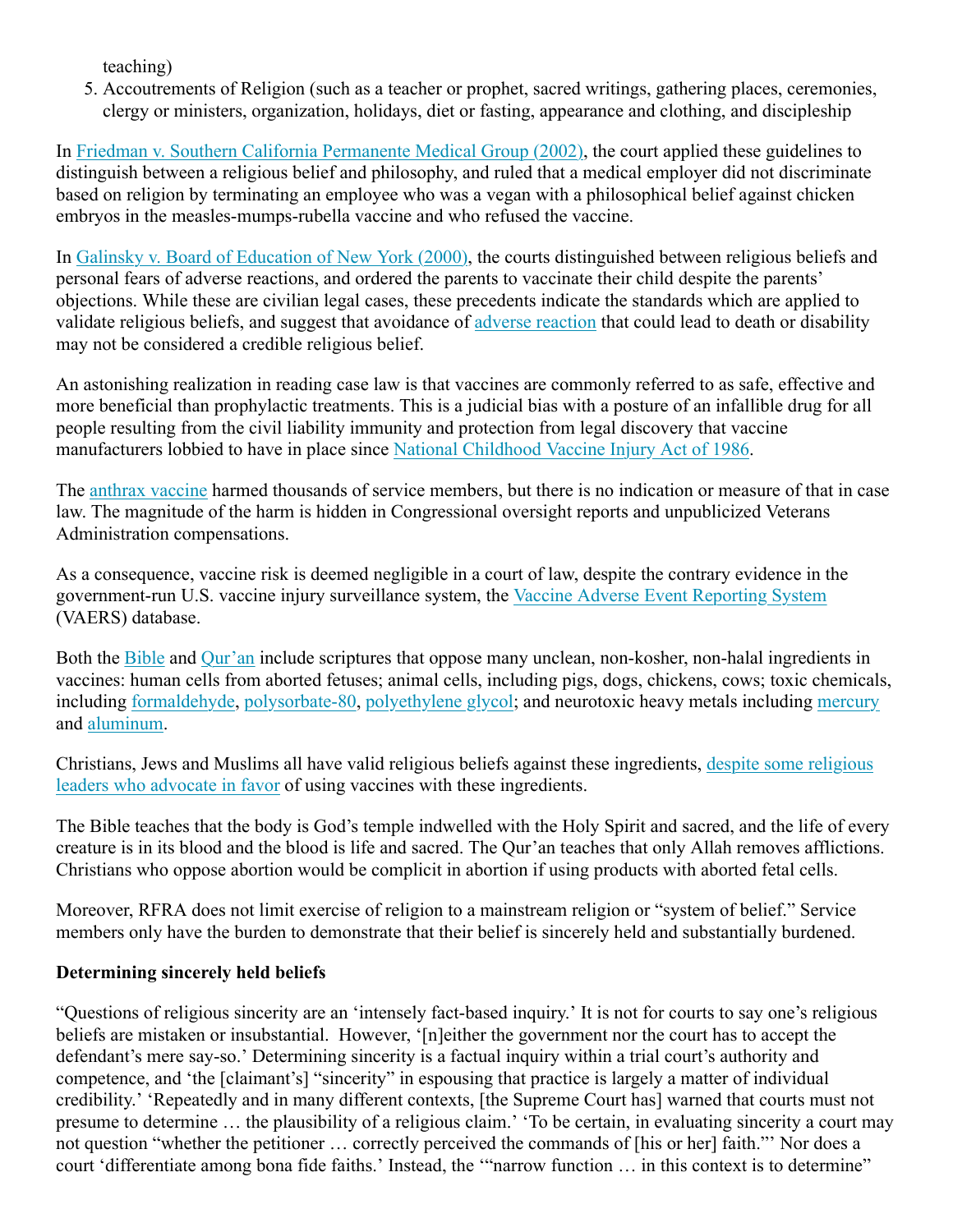whether the line drawn reflects "an honest conviction" (p. 25).

An adherent's belief would not be sincere if he or she acts in an inconsistent manner with the belief, or if he or she gains by fraudulently portraying secular beliefs as religious beliefs.

However, courts do not require religious beliefs that are perfect in observance. A person applying for a religious accommodation can have sincere beliefs, even when he or she previously participated in an act he or she later seeks an accommodation for.

An applicant can apply for an exemption to the COVID vaccine, even if he or she consented to other vaccines or other pharmaceutical drugs. A person can oppose injected drugs into the blood, while accepting ingested medications or supplements.

A person can become religious at any time in his or her life — religious practice may become more important to a person with new life experiences. A person who strays from consistent observance of restrictions or holidays does not establish insincerity, nor does that person forfeit his religious rights.

These rights are important to understand in the context of an increasing number of inappropriate religious inquisitions regarding vaccine exemptions.

Page 27 of "Over Your Dead Body" states this: "The court stated, '[t]hough the sincerity inquiry is important, it must be handled with a light touch, or judicial shyness.'" Courts are forbidden to engage in religious inquiry, or in demanding people prove their religion, because faith believes what it cannot prove.

Requirements for clergy verification of religious beliefs have been struck down by courts. Commanders make a sincerity determination by assessing honesty and credibility. Is the applicant making a flippant request? Or has the applicant been steadfast in the face of discipline? Has the applicant demonstrated intensive study and reflection on the matter? Does the applicant have credible supporters who substantiate the religious belief?

The commander, chaplain and medical provider are not required to agree with the applicant's beliefs. They are only required to counsel the applicant of health and career consequences of the religious accommodation.

# **When is a law 'substantially burdensome?'**

"A law is substantially burdensome when it places 'significant pressure' on an adherent to act contrary to her religious beliefs, meaning that it 'directly coerces' the religious adherent to conform … her behavior. Thus, the government imposes a substantial burden when it places 'pressure that tends to force adherents to forgo religious precepts" (p. 29, footnote).

The Armed Forces is actively engaged in widespread coercion with the COVID vaccine, with the only available vaccines under voluntary Emergency Use Authorization while being portrayed as approved by the U.S. Food and Drug Administration.

There are reports of commanders threatening service members with separation as alleged "religious extremists" for declining an experimental drug.

 "An Airman asking to not receive vaccines for religious reasons has two options: (1) submit to the vaccination, in contradiction to his or her religious beliefs; or (2) request a temporary exemption. If the request is denied, that Airman is then in an even more precarious situation to choose between (1) submitting to the vaccination, again in contradiction to his or her religious beliefs; or (2) disobeying an order and rendering himself or herself susceptible to administrative actions, discipline and separation. In such cases, the government will be placing a substantial burden on such an Airman to receive a vaccine in violation of his or her religious beliefs" (p. 31).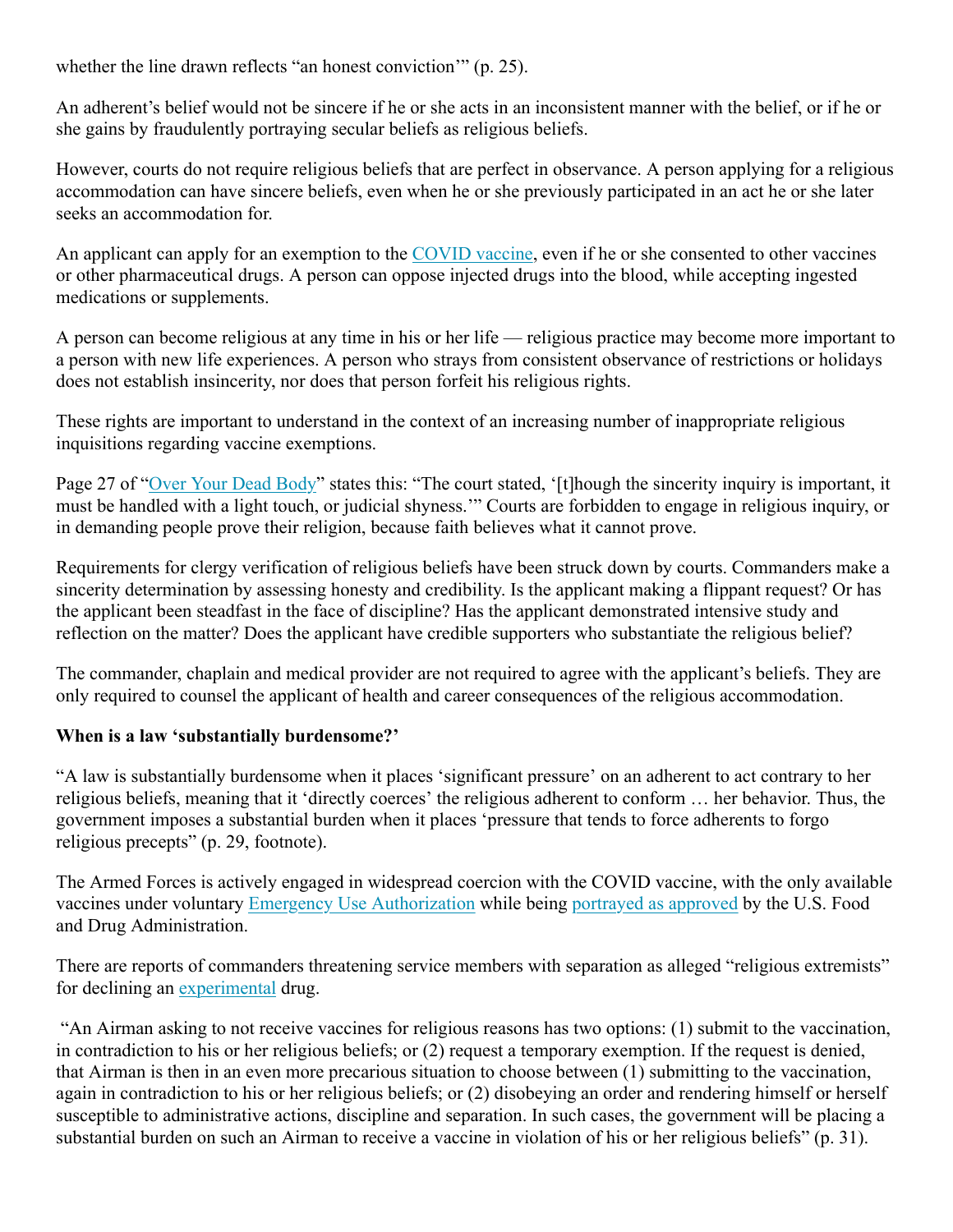#### **What is the 'compelling interest' test?**

"If the applicant meets the requirements to show there is a substantial burden on his or her sincerely held religious belief, this burden must pass the compelling interest test. To satisfy the compelling-interest requirement, the government must do more than identify 'broadly formulated interests justifying the general applicability of government mandates.'" (page 31)

The military has a compelling interest to prevent its members from contracting or spreading disease for both rapid deployment and daily operations. However, the government must prove that it has a compelling interest to mandate a vaccine that has not demonstrated prevention or transmission of a virus.

Furthermore, the government must prove the vaccine mandate will not risk the health and fitness of the force. The director of the Centers for Disease Control and Prevention publicly stated that herd immunity cannot be achieved with the COVID vaccine, therefore natural immunity must be deemed equivalent, being similarly situated.

Targeting at-risk groups for disease prevention with effective, established prophylactic therapies must be applied in policy, which delegitimizes a force-wide vaccine mandate.

While other longstanding vaccines may be viewed by the courts as presumed effective in disease prevention, there is insufficient evidence that the fast-tracked COVID vaccines with new mRNA technology have demonstrated superior or equivalent efficacy or long-term safety compared to other therapeutics.

If the entire force is now at risk of antibody-dependent enhancement associated with mRNA vaccine animal trials, then the courts could determine the security of the nation is more compelling than the vaccine mandate.

In Singh v. McHugh (2015), the court ruled in favor of a religious accommodation for an observant Sikh who sought to join an ROTC program who did not cut his beard or hair and wore a turban. The Army denied the religious accommodation, citing a need for uniformity that would adversely impact cohesion, identity and heritage.

However, the Army could not cite any evidence of actual negative effect on unit cohesion, morale, good order and discipline. The Army had also allowed other Sikhs to serve with religious accommodations for hair, beards and turbans.

Additionally, the Army had made 49,000 permanent and 57,000 temporary shaving accommodations for medical reasons of service members over the years without any impact on unit cohesion and morale.

The Army emphasized that uniformity is the primary means to build a military identity. However, the court ruled that the Army's compelling interest was undermined by the fact the Army "routinely grants soldiers exceptions to its grooming and uniform regulations."

Further, "[w]here a regulation already provides an exception from the law for a particular group, the government will have a higher burden in showing that the law, as applied, furthers the compelling interest" (p. 43).

This is significant for religious accommodations for the COVID vaccine as the military has routinely granted several categories and types of vaccine exemptions listed in joint Regulation AR40-562. Furthermore, "the court found the Army had not shown it considered the least restrictive means of achieving its interest…" (p. 43).

# **Is vaccine the 'least restrictive' option?**

"The government can only deny an RFRA accommodation if there are no less restrictive means to accomplish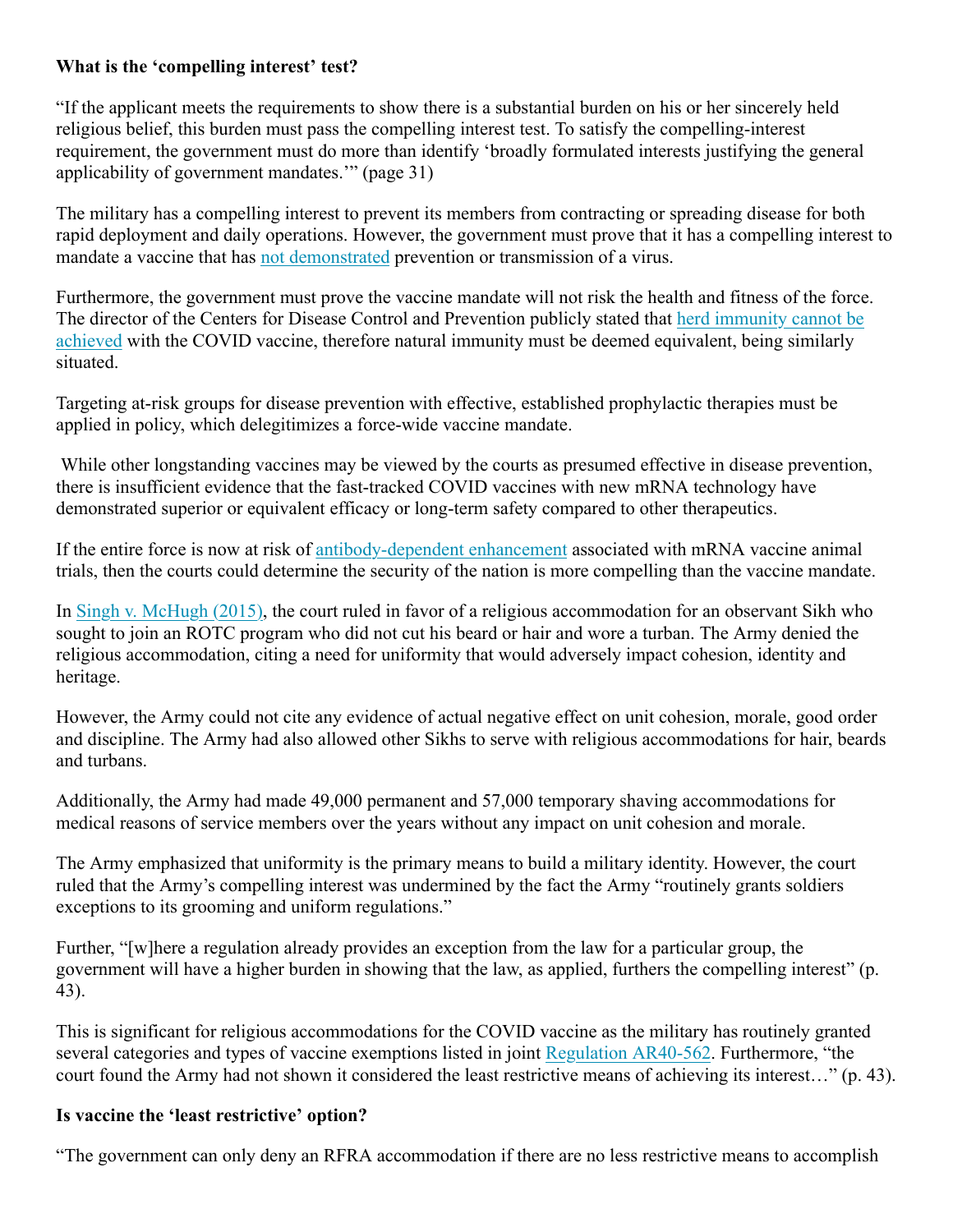the compelling governmental interest. The government also bears the burden of showing that 'application of the burden to the person … is the least restrictive means of furthering' its compelling interest" (p. 46)"

With regard to vaccine exemptions in the Armed Forces, the military has the burden to provide scientific evidence that the vaccines are the least restrictive means to ensure the health of the force. This has no legal precedent. Government health officials have opined that many known prophylactic therapeutics for COVID are less effective than the vaccine, and yet also have cited contrary data-based evidence of efficacy with breakthrough cases, inability to achieve herd immunity, and risks of blood clots and myocarditis.

In addition to the 600,000-plus adverse events reported in VAERS for the COVID vaccines, myocarditis is a life-limiting risk that does not promote the health of the force, with a "poor prognosis" and "high risk of deteriorating cardiac function" according to Nature.

An epidemic of myocarditis does not serve the compelling interest of preserving the lethality of the force. Several scientific sources have data showing that natural immunity is stronger and longer lasting than vaccine response, with broad immune memory lasting up to 8 months, antibodies lasting up to a year, immunity by bone marrow plasma cells possibly for a lifetime, with protection against variants, and with an almost zero risk of reinfection in the unvaccinated.

Although this is medical evidence, this data could be the basis that a religious accommodation can be approved with alternatives such as therapeutics and/or naturally acquired immunity in the provisions of the least restrictive means.

The least restrictive means needs to be tailored to the applicant. A young, healthy, fit service member does not have the same increased risk of disease demonstrated in older, unhealthy persons.

"If there are other, reasonable ways to achieve those [interests] with a lesser burden on … protected activity, [the government] may not choose the way of greater interference." Accordingly, a decision or action may constitute the least restrictive means of furthering the government's compelling interests if 'no alternate forms of regulation' would accomplish these interests without infringing on a claimant's religious-exercise beliefs" (p. 46).

Joint Regulation AR40-562 allows vaccine exemptions with serological proof of immunity. The government must show it lacks other means of achieving its desired goal, or it must use alternatives that serve the compelling interest equally well.

As a minor tangent regarding the routine RT-PCR testing currently burdened on the unvaccinated, Jolly v. Coughlin (1995) decided that a policy was illegal to put a prisoner in isolation from the general population for three years for refusing a TB test containing chemicals that violated his religious beliefs, while he never developed TB in three years. Instead the government was ordered to allow the man to re-enter the general population with a non-invasive spit test and periodic checks for clinical symptoms.

Least restrictive means to immunization must recognize that vaccine status and immune status are not equal. Vaccination will not guarantee immunity. There are members who are currently serving who are not immune to diseases they were vaccinated for, yet they remain able to serve and deploy.

The DOD does not verify immunity to other diseases it vaccinates for, but instead accepts various rates of infection. Infected service members are encouraged to not report to work until they recover. Therefore, COVID policies cannot not be implemented with an unattainable policy goal of zero COVID.

Furthermore, 100% vaccination rate is not attainable as thousands of pregnant soldiers are given vaccine exemptions, and many other service members deployed worldwide have medical exemptions.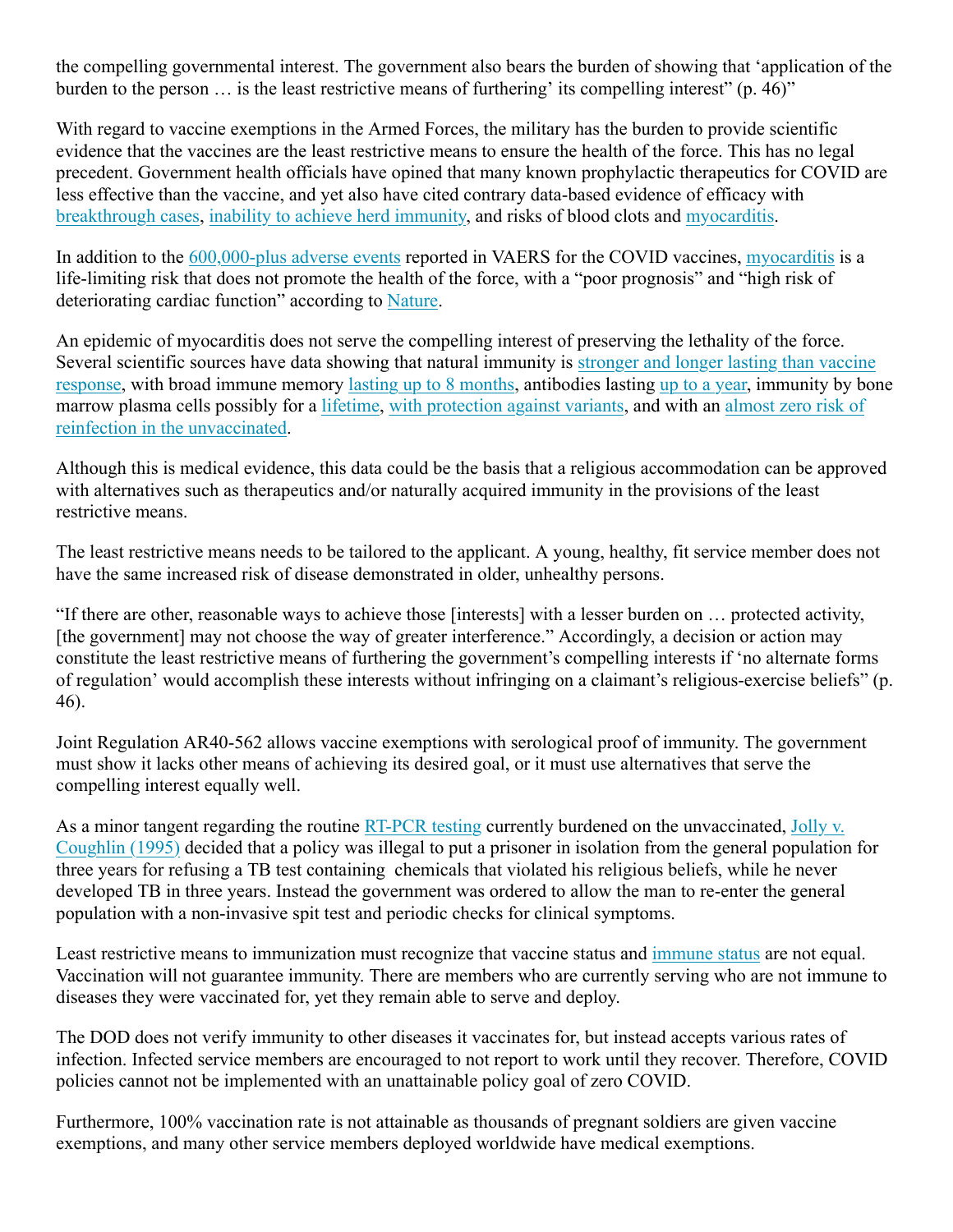Despite the military's perception of an extreme need for uniformity, medical treatment is very individualized. For litigation purposes, a service member with a religious accommodation for a vaccine is similarly situated to a service member who did not develop immunity from a vaccine, but rather from infection, or has a medical exemption for the vaccine.

#### **Commanders should exercise caution**

Commanders have many options for COVID vaccine refusers that they could exercise under least restrictive means in accordance with exemptions permitted in AR40-562 that also benefit accession, retention and diversity goals.

Commanders can grant sanctuary to members within 180 days of retirement.

Commanders can approve temporary or administrative exemptions, then reevaluate those exemptions when the member is tasked to deploy.

The Armed Forces does retain some members who are not qualified to deploy, to include security teams and instructor pilots. Enlisted soldiers who are designated as conscientious objectors are allowed to serve in noncombat duties for the remainder of their service. Personnel Command can also reassign members to positions and locations where the vaccine is not critical to the mission.

This article intended to highlight that commanders should exercise caution in disapproving religious accommodation for vaccines, in the absence of understanding the legal requirements for disapproval.

Certainly, the military COVID vaccine mandate will be challenged in courts similar to how the experimental anthrax vaccine was challenged, with challenges posed by pending dishonorable discharges (under Uniform Code of Military Justice Article 92 "Failure to Obey an Order or Regulation") and other-than-honorable discharges (if separated for religious refusal).

Service members need to be informed on the religious accommodation application criteria in the hostile command climate towards vaccine exemptions in the military.

Ultimately, Congress and the Pentagon urgently need leadership to analyze the impact on military readiness if the zero COVID goal to reduce short-term, mild illness counterbalances the long-term loss of hundreds of thousands of trained, experienced service members.

Currently 37% of service members have refused the COVID vaccine and have endured months of coercion and threats from a vaccine-only strategy which recklessly exposes the entire force to an experimental drug without sufficient long-term safety data.

A responsible risk management strategy by DOD would be to retain these unvaccinated members out of necessity for a healthy control group in order to mitigate a contingency of catastrophic drug failure associated with fatal antibody-dependent enhancement.

However, DOD has demonstrated it is not capable of discerning evidence-based health policies as it implemented mask wearing, quarantines for healthy people and "social distancing."

As a protection, Congress should amend the statute in the FY2022 National Defense Authorization Act to prohibit any discharge but honorable for service members who choose not to receive the COVID-19 vaccine.

*The views and opinions expressed in this article are those of the authors and do not necessarily reflect the views of Children's Health Defense.*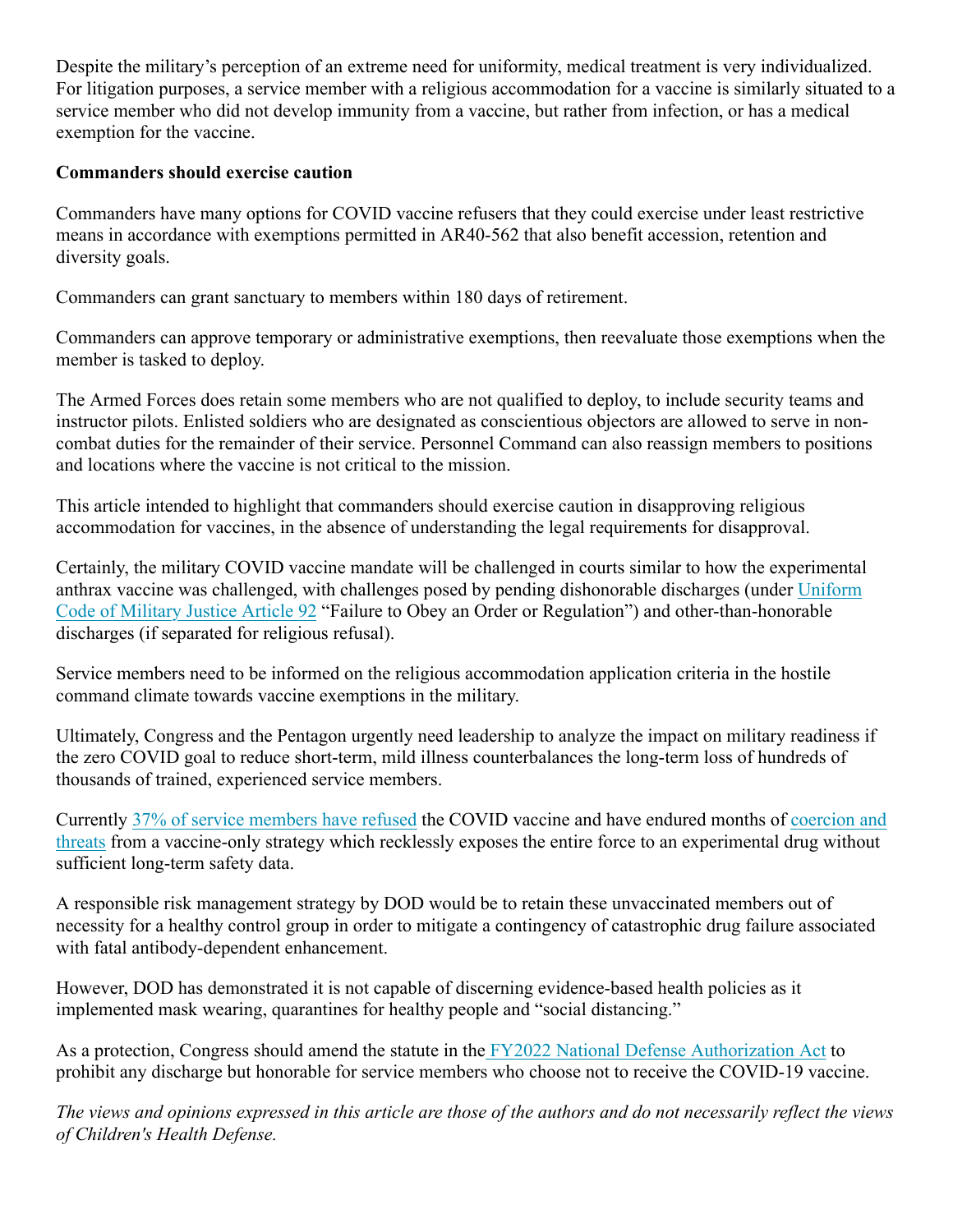#### Suggest a Correction



#### Pam Long

Pam Long is graduate of USMA at West Point and is an Army Veteran of the Medical Service Corps.

Sign up for free news and updates from Robert F. Kennedy, Jr. and the Children's Health Defense. CHD is planning many strategies, including legal, in an effort to defend the health of our children and obtain justice for those already injured. Your support is essential to CHD's successful mission.

Republishing Guidelines